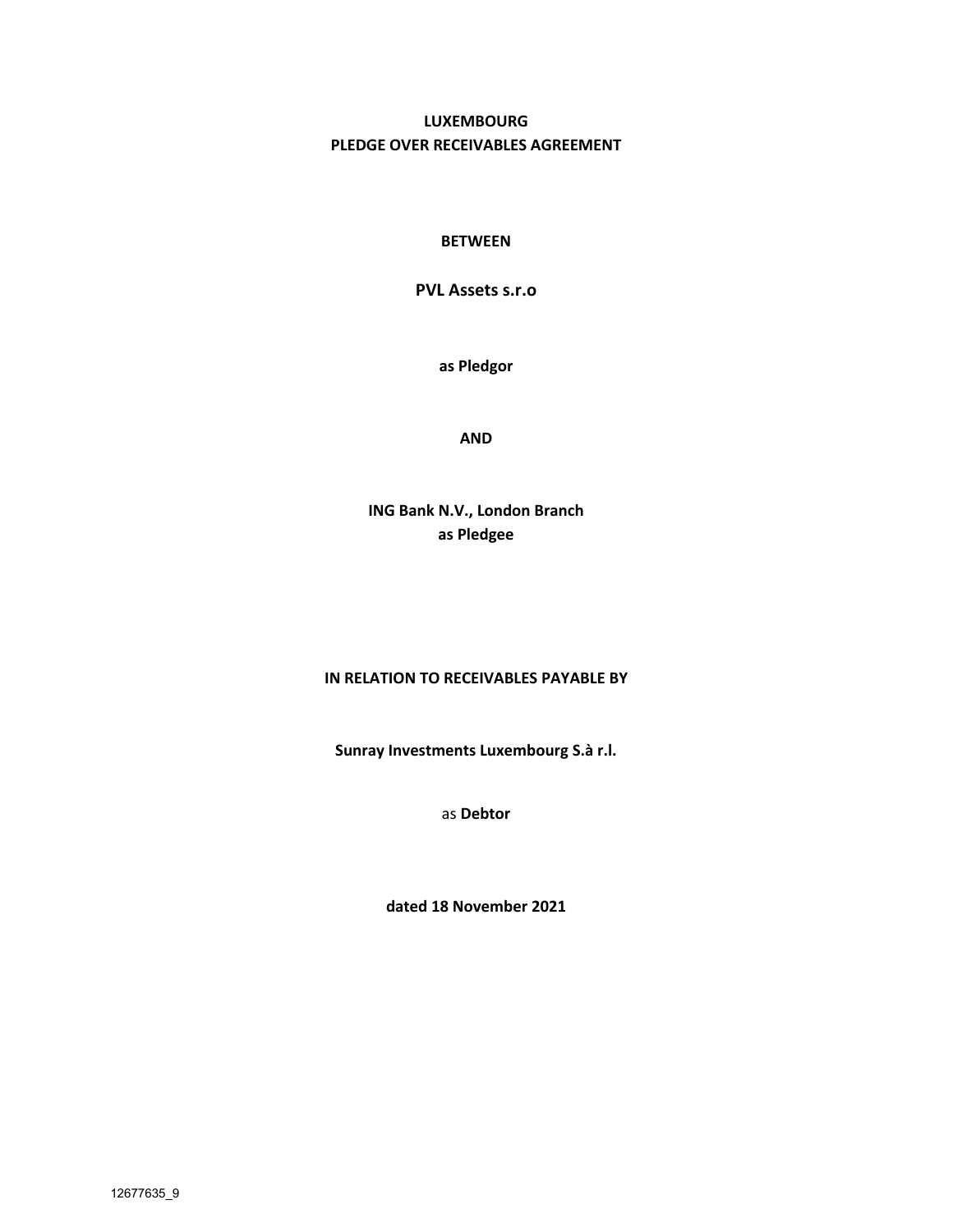## **TABLE OF CONTENTS**

| $\mathbf{1}$ . |  |
|----------------|--|
| 2.             |  |
| 3.             |  |
| 4.             |  |
| 5.             |  |
| 6.             |  |
| 7.             |  |
| 8.             |  |
| 9.             |  |
| 10.            |  |
| 11.            |  |
| 12.            |  |
| 13.            |  |
| 14.            |  |
| 15.            |  |
| 16.            |  |
| 17.            |  |
| 18.            |  |
| 19.            |  |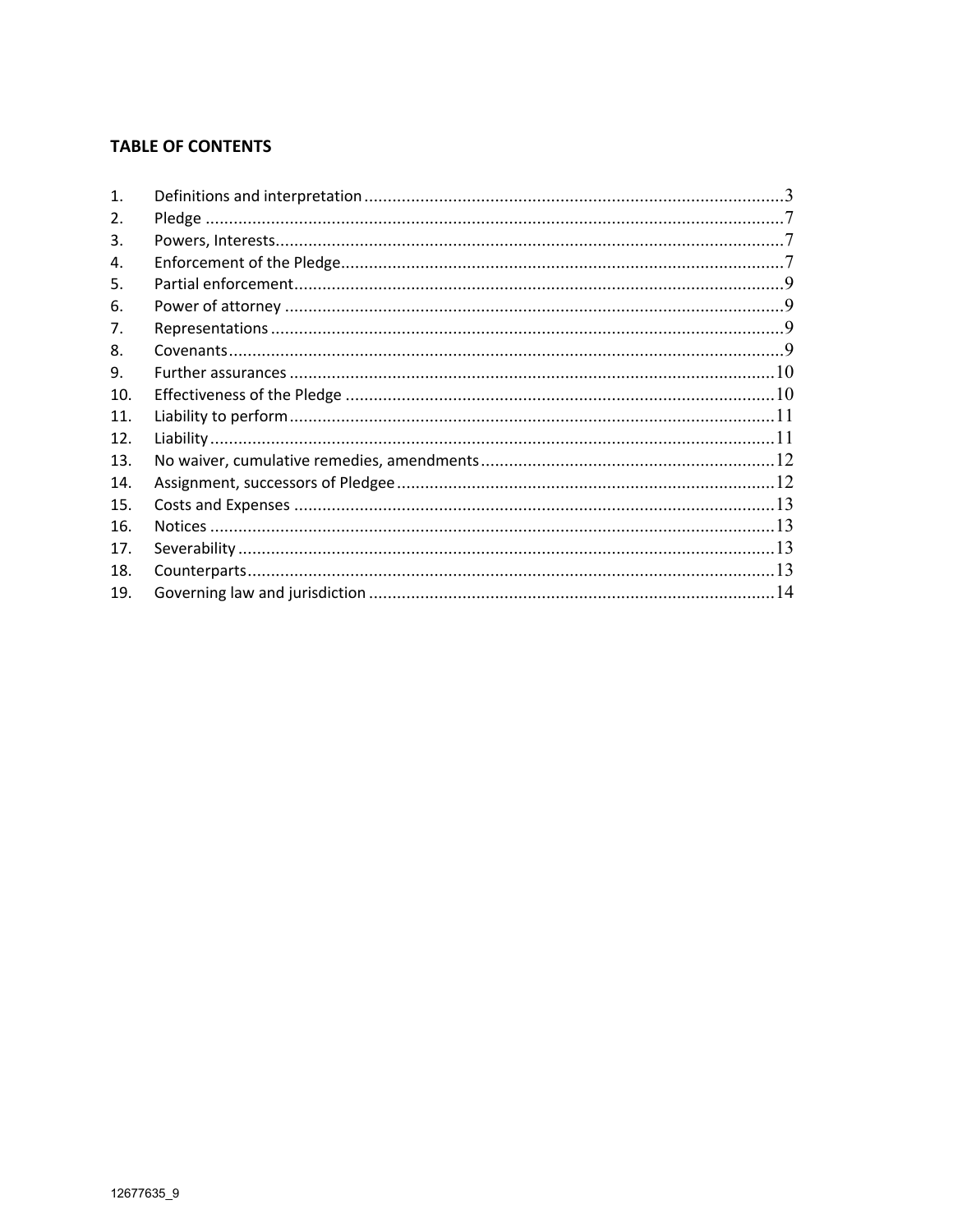THIS FIRST RANKING RECEIVABLES PLEDGE AGREEMENT (the "**Agreement**") is made on 18 November 2021

### **BETWEEN**

(1) PVL Assets s.r.o., a limited liability company, existing under the laws of Czech Republic with its registered seat at Kateřinská 466/40, Nové Město, 120 00 Praha 2, the Czech Republic, ID-No.: 08337314, registered in the Commercial Register under file No. C 317124 maintained by the Municipal Court in Prague (the "**Pledgor**");

### **AND**

(2) **ING Bank N.V., London Branch,** having its registered office at 8-10 Moorgate, London EC2R 6DA, United Kingdom, as security agent for the Secured Parties (the "**Pledgee**");

### **AND**

(3) **Sunray Investments Luxembourg S.à r.l.**, a private limited liability company *(société à responsabilité limitée)*, existing under the laws of Luxembourg with its registered office located at 20, avenue Monterey, L-2163 Luxembourg, and registered with the RCS under number B 258.434 (the "**Debtor**").

The Pledgor, the Pledgee and the Debtor are referred to as the "**Parties**" and each a "**Party**".

## **WHEREAS**

- (A) The Parties enter into this Agreement in connection with a Senior Facilities Agreement dated 18 November 2021 and initially made between, among others, the Debtor as company, Sunray Gamma S.à r.l. as parent, the financial institutions named therein as original lenders, the arrangers named therein and the Pledgee as security agent (the "**Senior Facilities Agreement**").
- (B) The Pledgor has agreed to grant a pledge over the Pledged Assets (as defined below) to the Pledgee as security for the Secured Obligations (as defined below) in accordance with the terms of this Agreement.

**NOW, THEREFORE,** the Parties have agreed as follows:

#### **1. Definitions and interpretation**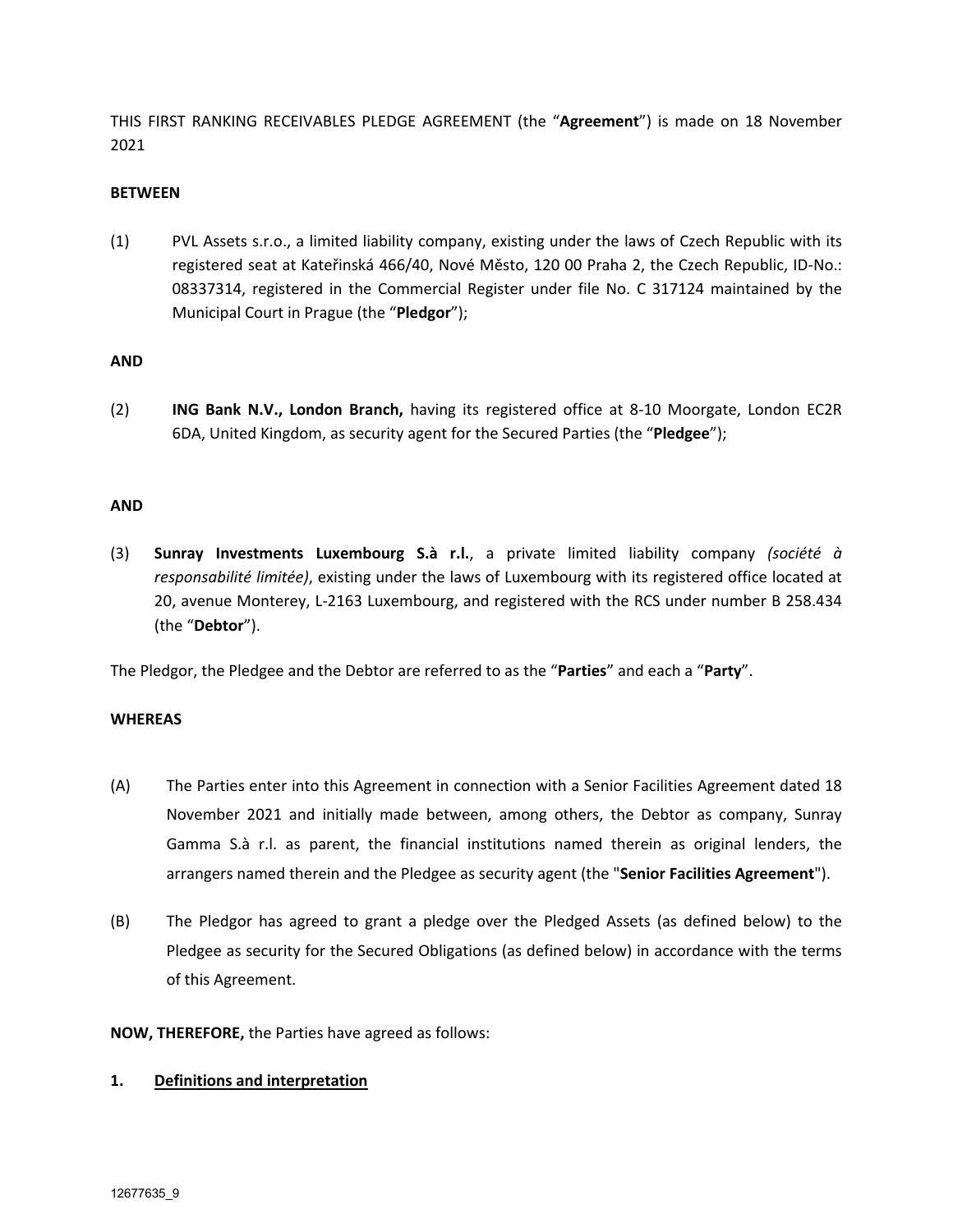1.1 Except as otherwise defined herein and except where the context shall otherwise require, all capitalised words and expressions defined or, as the case may be, construed in the Senior Facilities Agreement and/or the Intercreditor Agreement, as applicable, shall have the same meaning or, as the case may be, constructions when used herein. In this Agreement:

| <b>Agreed Security Principles</b> | has the meaning given to such term in the Senior Facilities<br>Agreement.                                                                                                                                                                                                                                                                                                                                                                                                                                                                                                                                                                                                                                                                                                                                                                                                                                                                                   |
|-----------------------------------|-------------------------------------------------------------------------------------------------------------------------------------------------------------------------------------------------------------------------------------------------------------------------------------------------------------------------------------------------------------------------------------------------------------------------------------------------------------------------------------------------------------------------------------------------------------------------------------------------------------------------------------------------------------------------------------------------------------------------------------------------------------------------------------------------------------------------------------------------------------------------------------------------------------------------------------------------------------|
| <b>Business Day</b>               | has the meaning given to such term in the Intercreditor<br>Agreement.                                                                                                                                                                                                                                                                                                                                                                                                                                                                                                                                                                                                                                                                                                                                                                                                                                                                                       |
| <b>Collateral Law</b>             | means the Luxembourg law of 5 August 2005 relating to financial<br>collateral arrangements, as amended.                                                                                                                                                                                                                                                                                                                                                                                                                                                                                                                                                                                                                                                                                                                                                                                                                                                     |
| <b>Enforcement Event</b>          | means a notice of enforcement of security that has been given by<br>the Security Agent which has not been revoked or rescinded<br>following a Senior Secured Acceleration Event that is continuing.                                                                                                                                                                                                                                                                                                                                                                                                                                                                                                                                                                                                                                                                                                                                                         |
| Group                             | has the meaning given to such term in the Intercreditor<br>Agreement.                                                                                                                                                                                                                                                                                                                                                                                                                                                                                                                                                                                                                                                                                                                                                                                                                                                                                       |
| <b>Intercompany Loans</b>         | means any present or future intercompany loan or any other debt<br>instrument or any arrangement which has similar effect, each<br>with a principal amount equal to or in excess of EUR 5,000,000 (or<br>its equivalent in other currency) and governed (or deemed, as the<br>case may be, to be governed) by Luxembourg law, whether or not<br>evidenced by an agreement, owing from time to time to the<br>Pledgor by the Debtor and/or entered into from time to time<br>between the Pledgor as lender and the Debtor as borrower, and<br>any other intercompany balance with a principal amount equal to<br>or in excess of EUR 5,000,000 (or its equivalent in other currency)<br>owed from time to time by the Debtor to the Pledgor but<br>excluding, in each case, any such intercompany loans, debt<br>instruments or arrangements relating to the Group's cash pooling<br>arrangements and any trade credit in the ordinary course of<br>trading. |
| <b>Intercreditor Agreement</b>    | means the intercreditor agreement dated 18 November 2021 and<br>made between, among others, the Pledgor and the Pledgee.                                                                                                                                                                                                                                                                                                                                                                                                                                                                                                                                                                                                                                                                                                                                                                                                                                    |
| Luxembourg                        | means the Grand Duchy of Luxembourg.                                                                                                                                                                                                                                                                                                                                                                                                                                                                                                                                                                                                                                                                                                                                                                                                                                                                                                                        |
| Pledge                            | means the first ranking security interest (gage de premier rang)                                                                                                                                                                                                                                                                                                                                                                                                                                                                                                                                                                                                                                                                                                                                                                                                                                                                                            |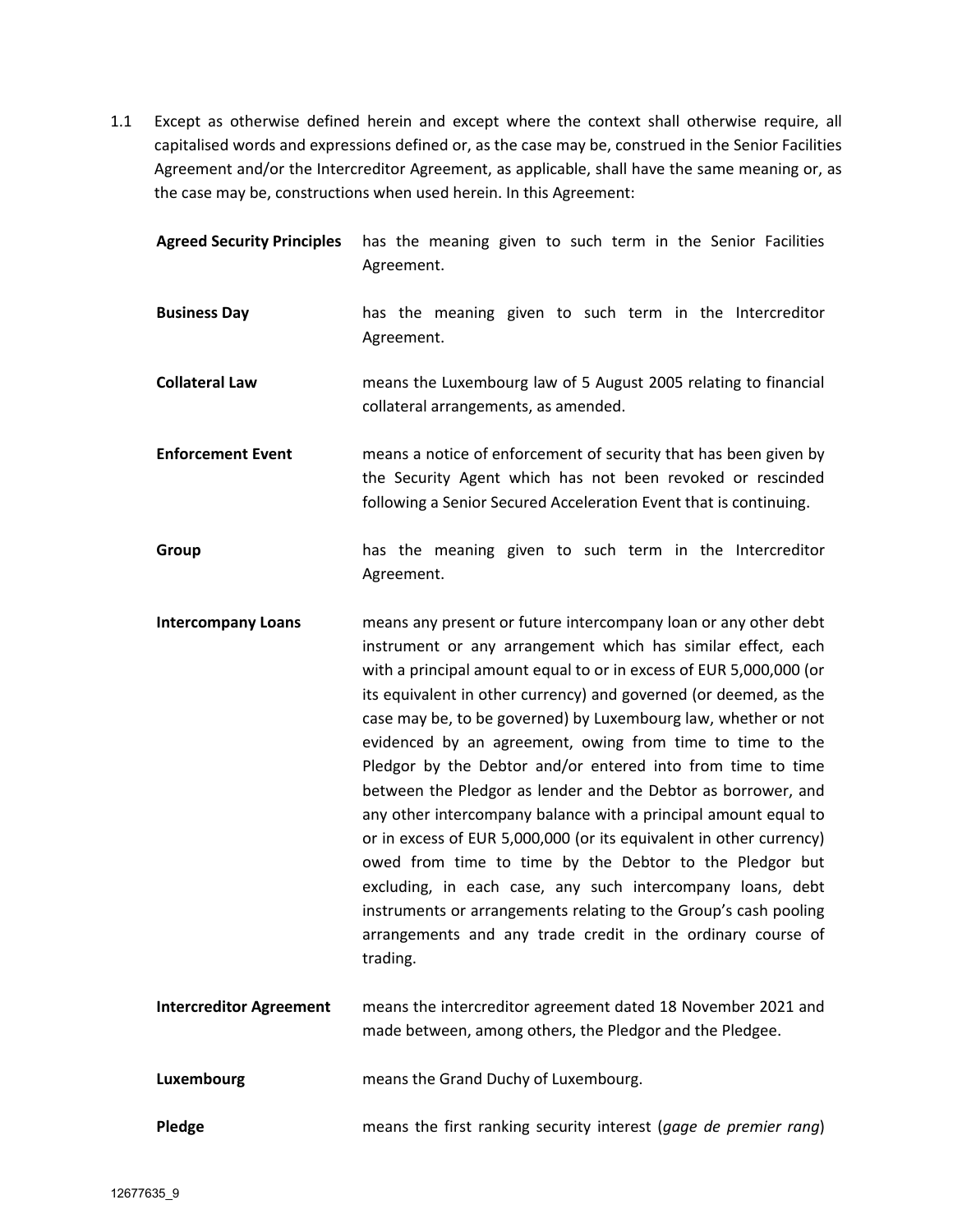over the Pledged Assets constituted by, and in accordance with this Agreement.

- **Pledged Assets** means all intercompany loan or similar claims, regardless of the nature thereof (including interest, default interest, commissions, expenses, costs, indemnities and any other amounts due thereunder), whether actual, future or contingent, whether owed jointly or severally, and whether subordinated or not, owed by the Debtor to the Pledgor and governed by Luxembourg law including, without limitation, all claims under any Intercompany Loan and, to the maximum extent permitted by law, any accessory rights, claims or actions, including any security interest or rights, under whatever law, attaching to such claims or granted to the Pledgor as security for such claims, but excluding, for the avoidance of doubt, any claims relating to any cash pooling arrangements.
- **Rights of Recourse** means all and any rights, actions and claims the Pledgor may have against the Debtor or any other person or entity which has granted security or given a guarantee for the Secured Obligations or arising under or pursuant to the enforcement of the present Pledge including, without limitation, any rights of recourse the Pledgor may have against any company, person or entity under the terms of articles 1251, 2028 ss. and 2037 ss. of the Luxembourg Civil Code (including, for the avoidance of doubt, any right of recourse prior to enforcement), any right of set-off, any recourse by way of provisional measures such as a "*saisie-arrêt conservatoire*", any right to the benefit of both "*division*" and "*discussion*" (if any) as set forth in the Luxembourg Civil Code, or any right of recourse by way of subrogation and any other similar right, action or claim under any applicable law coming into effect prior or after an enforcement of the Pledge.
- **Secured Obligations** has the meaning given to such term in the Intercreditor Agreement.
- **Secured Parties** has the meaning given to such term in the Intercreditor Agreement.
- **Security Period** means the period beginning on the date of this Agreement and ending on the date on which all Secured Obligations have been unconditionally and irrevocably paid and discharged in full.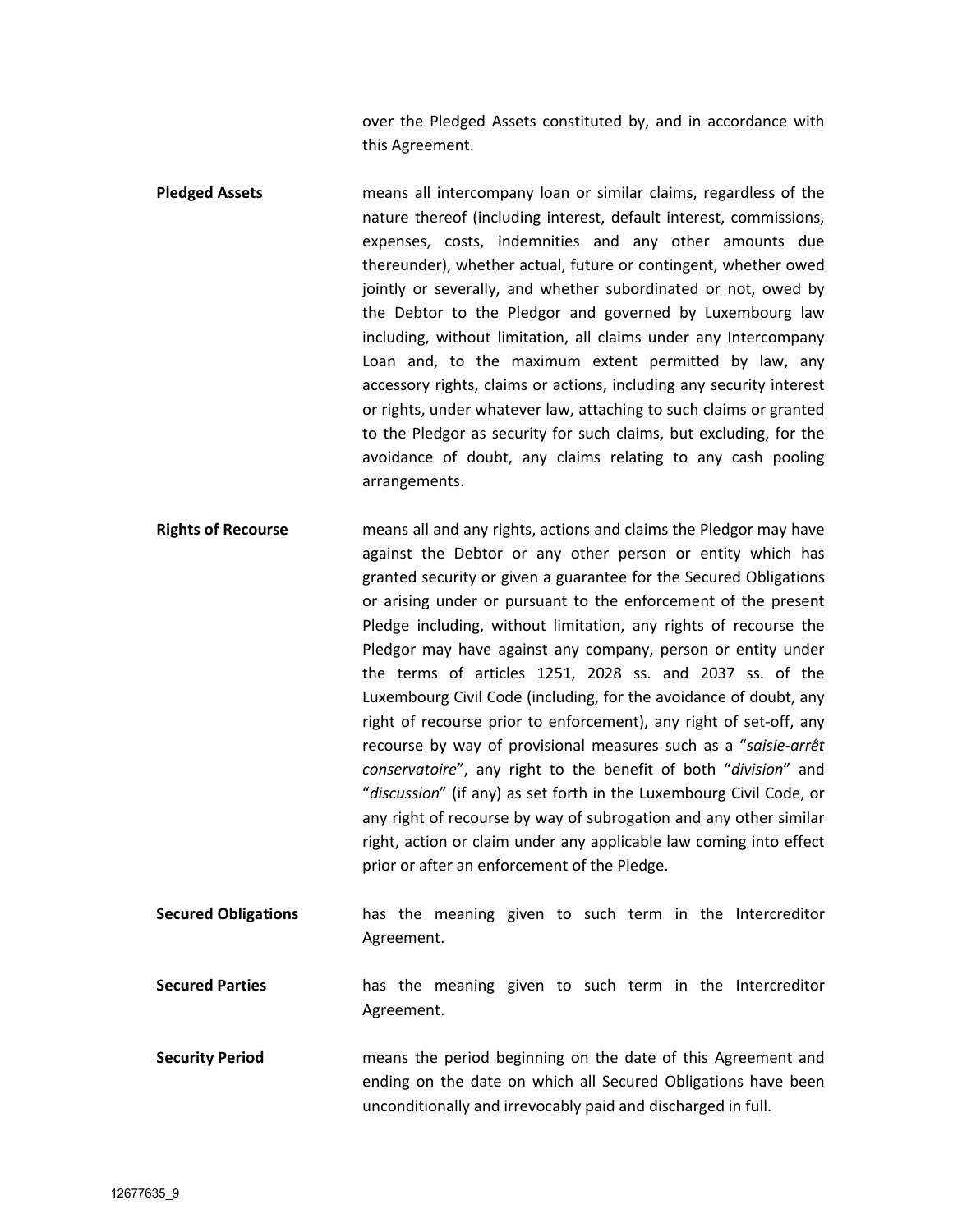**Senior Secured Acceleration Event** has the meaning given to such term in the Intercreditor Agreement.

**Senior Secured Finance Document** or **Senior Secured Finance Documents** has the meaning given to such term in the Intercreditor Agreement.

#### 1.2 Interpretation

- 1.2.1 Unless a contrary indication appears, any reference in this Agreement to "**Pledgor**", "**Pledgee**", "**Secured Party**" and "**Debtor**" shall be construed so as to include their successors in title, permitted assignees and permitted transferees.
- 1.2.2 In this Agreement, any reference to (a) a "Clause" is, unless otherwise stated, a reference to a clause hereof and (b) any agreement (including this Agreement and in particular, but without limitation, the Senior Facilities Agreement and the "Intercreditor Agreement") is a reference to such agreement as amended, varied, modified or supplemented (however fundamentally, including in case of an increase of the Secured Obligations) from time to time. Clause headings are for ease of reference only and shall be ignored in construing this Agreement.
- 1.2.3 Words denoting the singular number only shall include the plural number also and vice versa; words denoting one gender only shall include the other genders and words denoting persons only shall include firms and corporations and vice versa.
- 1.2.4 The provisions of clause 1.2 (*Construction*) and clause 1.4 (*Luxembourg terms*) of the Intercreditor Agreement apply to this agreement as though they were set out in full in this Agreement.
- 1.2.5 Notwithstanding anything to the contrary in this Agreement but without prejudice to the creation, enforcement, release or perfection of the Pledge under this Agreement, the terms of this Agreement shall not operate or be construed so as to prohibit or restrict any transaction, matter or other step (or the Pledgor taking or entering into the same or dealing in any manner whatsoever in relation to any asset (including all rights, claims, benefits, proceeds and documentation, and contractual counterparties in relation thereto)) permitted or not prohibited by the Senior Secured Finance Documents (other than this Agreement), and the Pledgee shall promptly enter into such documentation and/or take such other action in relation to this Agreement as is required by the Pledgor (acting reasonably) in order to facilitate any such transaction, matter or other step, including, but not limited to, by way of executing any confirmation, consent to dealing, release or other similar or equivalent document, provided that any costs and expenses incurred by the Pledgee entering into such documentation and/or taking such other action at the request of the Pledgor pursuant to this Clause 1.2.5 shall be for the account of the Pledgor.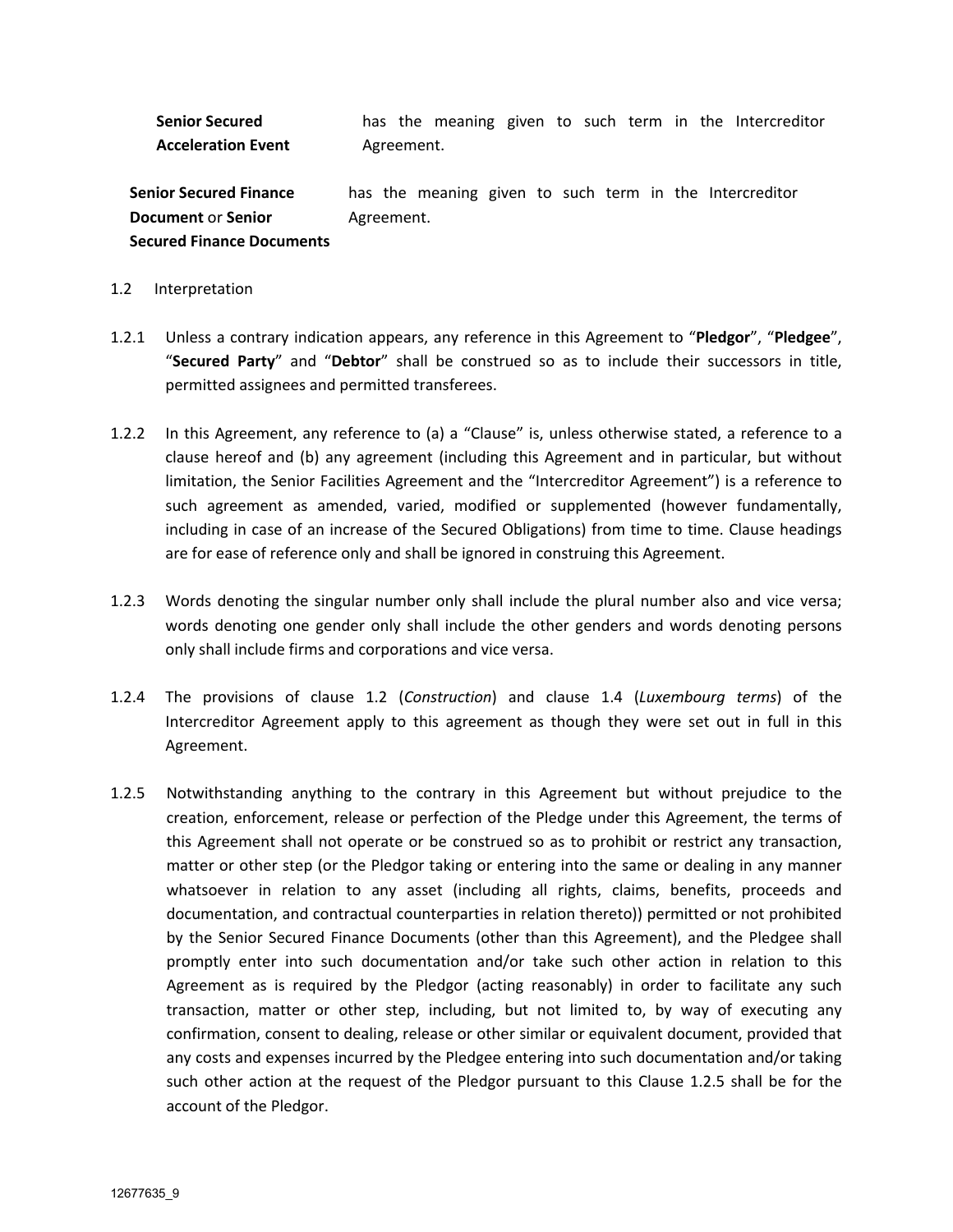1.2.6 In the case of conflict between this Agreement and the Senior Facilities Agreement (including the Agreed Security Principles, as specified in the Senior Facilities Agreement) or the Intercreditor Agreement, the provisions of the Senior Facilities Agreement (including the Agreed Security Principles) or the Intercreditor Agreement (as applicable) shall (to the fullest extent permitted by applicable law) take priority over the provisions of this Agreement.

## **2. Pledge**

- $2.1$ As continuing first ranking security interest (*gage de premier rang*) for the prompt and complete payment and discharge in full when due, whether at stated maturity, by required prepayment, declaration, acceleration, demand or otherwise of the Secured Obligations, the Pledgor hereby pledges (*affecte en nantissement*) in accordance with the Collateral Law all its Pledged Assets in favour of the Pledgee and hereby grants to the Pledgee a continuing first ranking security interest (*gage de premier rang*) over the Pledged Assets. The Pledgee accepts and acknowledges the Pledge.
- $2.2$ The Pledgor hereby irrevocably authorises and empowers the Pledgee to, at any time following the occurrence of a Senior Secured Acceleration Event which is continuing, take or cause to be taken any formal steps (if any) for the purpose of perfecting the Pledge and, for the avoidance of doubt, hereby irrevocably undertakes to take any such steps itself if so requested in writing by the Pledgee (acting reasonably).
- $2.3$ The Debtor hereby acknowledges the Pledge created over the Pledged Assets.

## **3. Powers, Interests**

- $3.1$ Until the occurrence of an Enforcement Event, all rights and powers (including, without limitation, the right to collect and receive payments and other moneys due or payable) in respect of the Pledged Assets shall, as from the date of this Agreement be exercised on all matters by the Pledgor in its sole and absolute discretion.
- $3.2$ Upon the occurrence of an Enforcement Event, all rights and powers (including, without limitation, the right to collect and receive payments and other moneys due or payable) attaching to the Pledged Assets shall be vested in the Pledgee, in accordance with the Collateral Law. After the occurrence of an Enforcement Event, such rights and powers may, at the discretion of the Pledgee, be exercised by the Pledgee in such manner as it sees fit in accordance with the terms of this Agreement, the Collateral Law and, to the extent applicable, the Intercreditor Agreement.

## **4. Enforcement of the Pledge**

 $4.1$ Upon and at any time after the occurrence of an Enforcement Event, the Pledgee shall be entitled to enforce the Pledge (in full or in part) at the sole costs of the Pledgor in the most favourable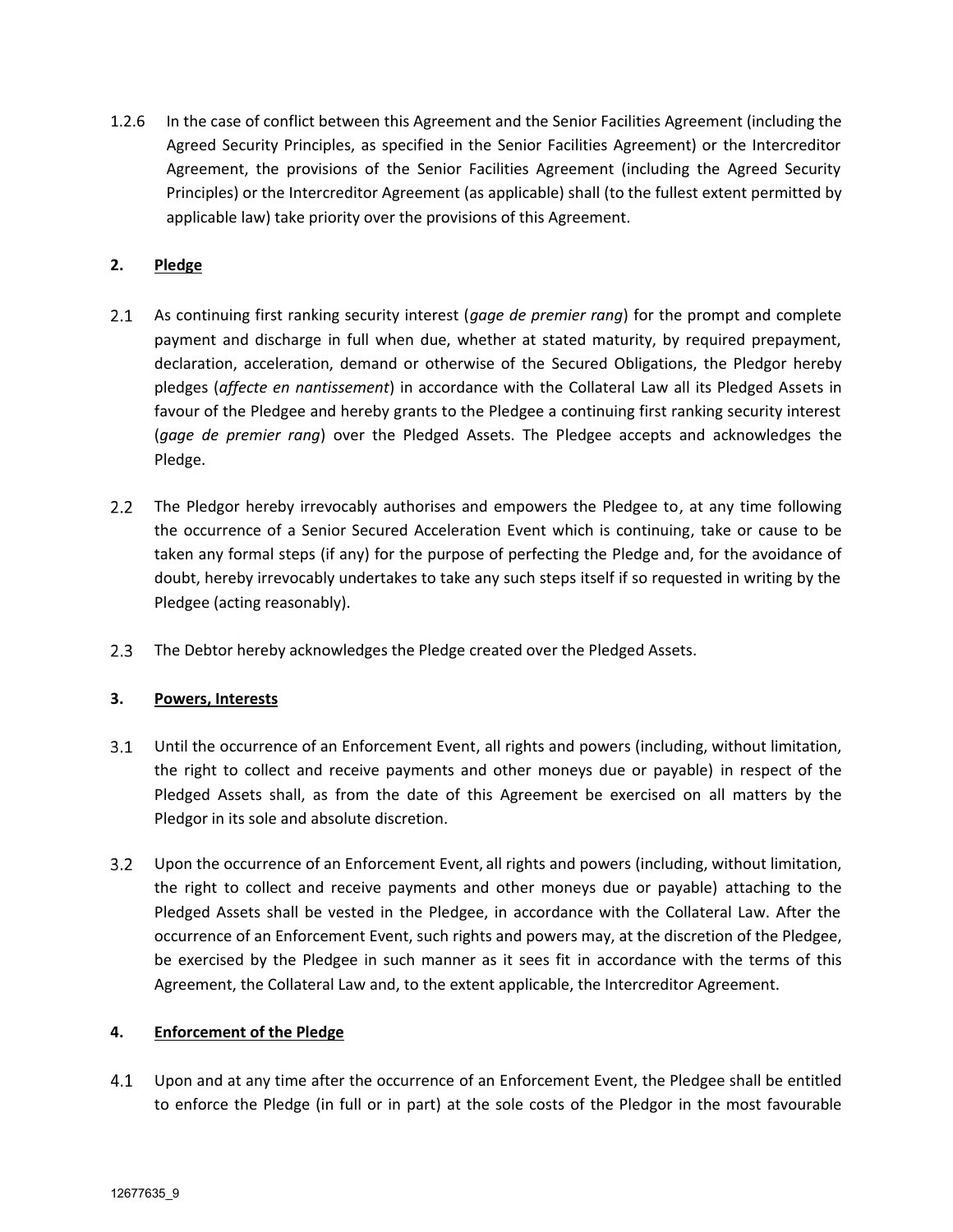manner provided for by Luxembourg law at that time and in particular (without limitation) by any of the following:

- 4.1.1 to appropriate the Pledged Assets at their fair value as determined by an independent auditor (*réviseur d'entreprises agréé*) or a reputable investment bank appointed by the Pledgee on the basis of such available elements and facts as deemed relevant by the independent auditor or the reputable investment bank. The Pledgee may, at its sole discretion, determine the date on which the appropriation becomes effective, including a date before the valuation has been commenced or completed. The Pledgee can further determine, at its sole discretion, that all or part of the Pledged Assets are appropriated in lieu of the Pledgee by one or more entities other than the Pledgee (including one or more special purpose vehicles), it being understood that in that event (i) the rights, powers and discretions expressed in the two preceding sentences shall continue to be exercised by the Pledgee and (ii) an appropriation of the Pledged Assets by such other entity or entities shall be deemed to have the same effects under the Senior Secured Finance Documents as if the Pledgee had appropriated the Pledged Assets itself;
- 4.1.2 to sell all or part of the Pledged Assets in a private transaction at arms' length terms (*conditions commerciales normales*) (as provided for by article 11(1)b) of the Collateral Law);
- 4.1.3 to cause the sale of all or part of the Pledged Assets, at a stock exchange selected by the Pledgee or by way of public auction (as provided for by article 11(1)b) and 11(2) of the Collateral Law) held at the place and at the time and if required by applicable law by the public officer, designated by the Pledgee;
- 4.1.4 to request from the Luxembourg competent court, that title to all or part of the Pledged Assets be assigned or transferred to it, at a price determined by a court appointed expert (as provided for by article 11(1)c) of the Collateral Law);
- 4.1.5 to require the Debtor to make payment of all amounts due by it under the Pledged Assets directly to the Pledgee.
- 4.1.6 in respect of any other rights in connection with the Pledged Assets consisting of claims for sums of money, if a sum is owed by the Pledgee itself to set off the amount due by the Pledgor and the amount due by the Pledgee in accordance with the Collateral Law; and
- 4.1.7 to act generally in relation to the Pledged Assets in such manner as the Pledgee shall reasonably determine acting in good faith and in accordance with the terms of this Agreement, the Collateral Law and, to the extent applicable, the Intercreditor Agreement.
- 4.2 Subject to the terms of the Intercreditor Agreement and the Collateral Law, the Pledgee will have total and unlimited discretion as to the manner or manners of enforcement of the Pledge and will not be required to have regard for the interests of the Pledgor or the Debtor.
- $4.3$ Any proceeds of enforcement received by the Pledgee shall be applied to satisfy the Secured Obligations in accordance with the Intercreditor Agreement. Any remaining Pledged Assets or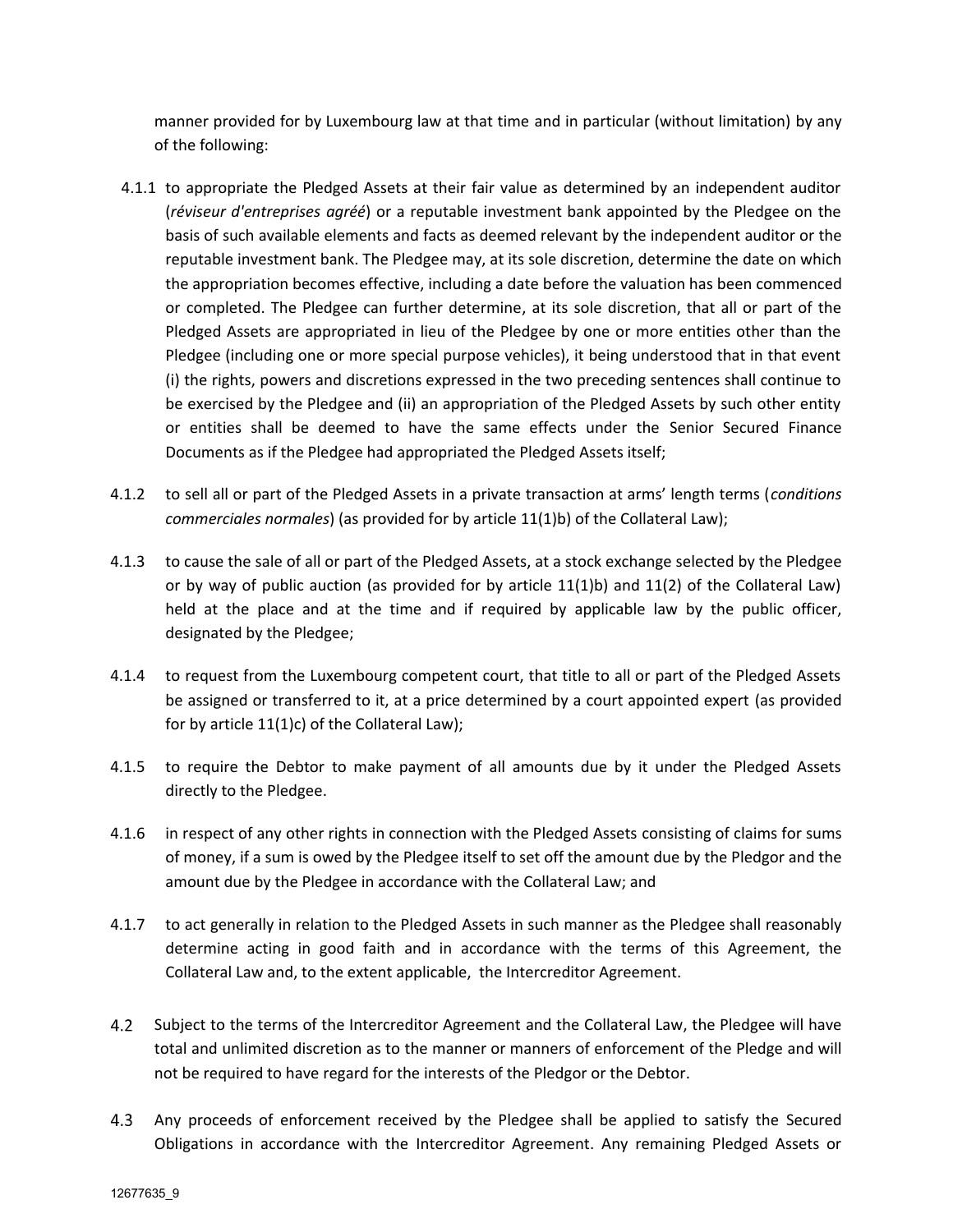proceeds of enforcement received by the Pledgee (if any) shall be returned by the Pledgee to the Pledgor in accordance with the terms of the Intercreditor Agreement and the other Senior Secured Finance Documents.

### **5. Partial enforcement**

Upon the occurrence of an Enforcement Event, the Pledgee shall have the right to request enforcement of all or part of the Pledged Assets in its absolute discretion. No action, choice or absence of action in this respect, or partial enforcement, shall in any manner affect the security interest created hereunder over the Pledged Assets as it then shall be (and in particular those Pledged Assets which have not been subject to enforcement). The Pledge shall continue to remain in full and valid existence over the Pledged Assets not concerned by the partial enforcement until full discharge or termination hereof, as the case may be, by the Pledgee, even in case of partial enforcement thereof.

### **6. Power of attorney**

- The Pledgor irrevocably appoints the Pledgee and every person appointed by the Pledgee in accordance with Clause 18.2 of the Intercreditor Agreement to be its attorney and in its name and on its behalf to execute, deliver and perfect all documents and do all things that the Pledgee may consider to be requisite for (**i**) carrying out any obligation imposed on the Pledgor under this Agreement or (**ii**) exercising any of the rights conferred on the Pledgee by this Agreement or by law.
- $6.2$ The power of attorney set out in this Clause 6 shall only be exercisable following the occurrence of a Senior Secured Acceleration Event which is continuing or if the Pledgor has failed to comply with a further assurance or perfection obligation under the Pledge within ten (10) Business Days of request by the Pledgee.
- 6.3 The Pledgor shall ratify and confirm all things properly done and all documents executed by the Pledgee (or any person appointed by the Pledgee) in the exercise of that power of attorney except in cases of fraud, wilful misconduct (*faute intentionnelle*) or gross negligence (*faute lourde*) of the Pledgee (or any person appointed by the Pledgee).

## **7. Representations**

The Pledgor hereby represents to the Pledgee on the date hereof that, unless otherwise permitted or not prohibited under the Senior Secured Finance Documents, no counterclaims as to which a right of set off or right of retention could be exercised exist with respect to the Pledged Assets.

#### **8. Covenants**

The Pledgor hereby covenants to the Pledgee that, until the end of the Security Period and except as permitted or not prohibited by this Agreement and/or the other Senior Secured Finance Documents, it shall not dispose of the Pledged Assets (or any part thereof) or create or permit to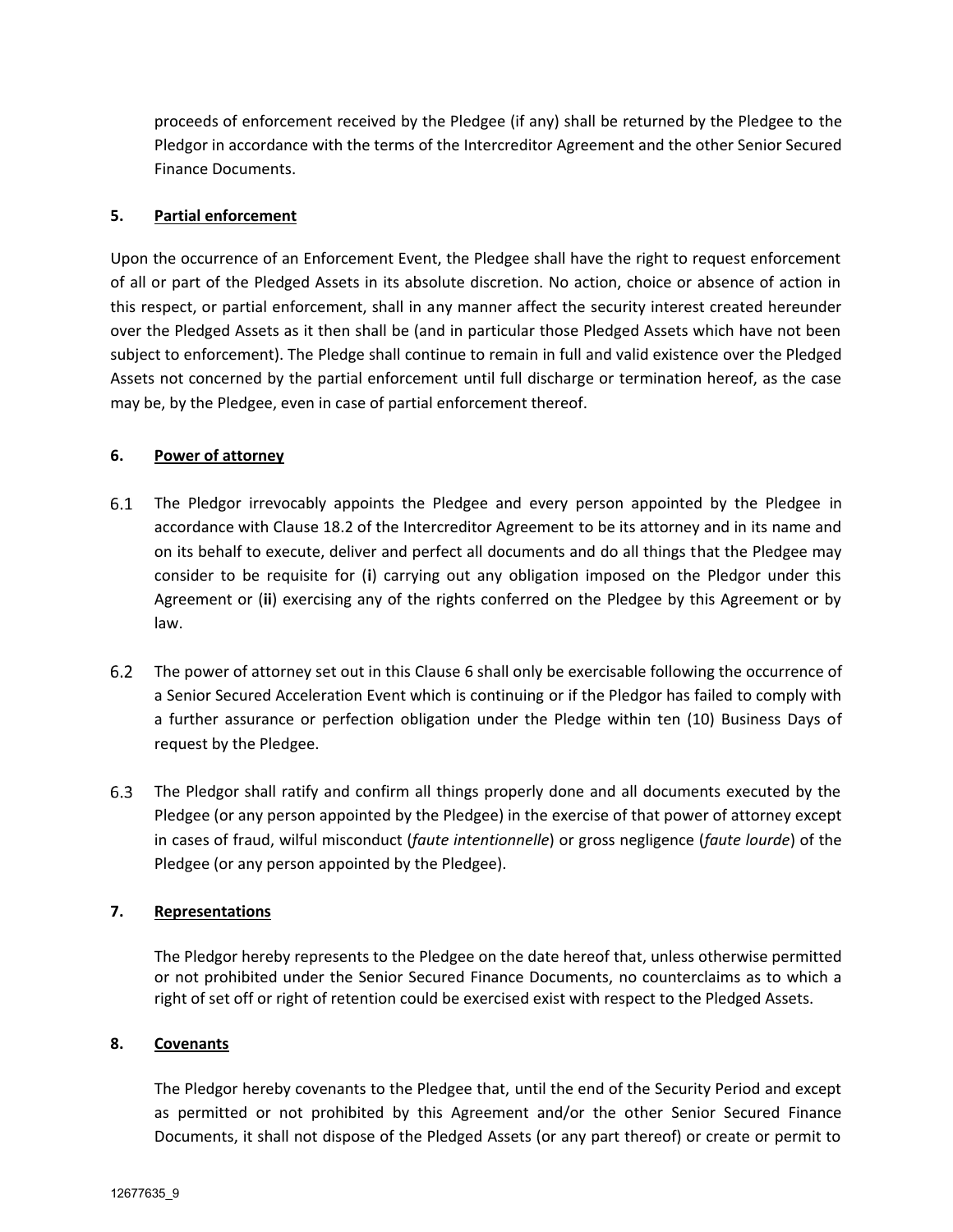subsist any lien, security interest, usufruct, claim, option, warrant, pre-emption rights, pledge, charge, assignment, transfer (including the transfer of legal title to a trustee or a fiduciary) and other encumbrances of any kind, other than the Pledge, in respect of the Pledged Assets (or any part thereof) (irrespective of its ranking), or any preferential right arising by operation of mandatory law.

#### **9. Further assurances**

The Pledgor agrees that at any time and from time to time upon the written request of the Pledgee, it will promptly, at its own expense, execute and deliver such further documents and do such further acts and things as the Pledgee may reasonably request in order to protect the validity, the effectiveness and the enforceability of the Pledge or the rights of the Pledgee under this Agreement and/or to create and perfect the security interest that is granted, or purported to be granted, under this Agreement.

#### **10. Effectiveness of the Pledge**

- 10.1 The Pledge shall be a first ranking continuing security and shall not be considered as satisfied or discharged or prejudiced by any intermediate payment satisfaction or by the settlement of any part of the Secured Obligations and shall remain in full force and effect until it has been released in accordance with the terms of this Agreement.
- 10.2 At the expiry of the Security Period or as otherwise agreed by the Pledgee or required in accordance with the terms of the Intercreditor Agreement, the Pledge shall be discharged, at the cost of the Pledgor, by the express release thereof granted by the Pledgee (i) acting on its own initiative or (ii) at the written request of the Pledgor. At the expiry of the Security Period, the Pledgee must, at the request of the Pledgor, take all reasonable action which is necessary to release the Pledge.
- The Pledge shall be cumulative, in addition to and independent of every other security which the Pledgee may at any time hold as security for the Secured Obligations or any rights, powers and remedies provided by law and shall not operate so as in any way to prejudice or affect or be prejudiced or affected by any security interest or other right or remedy which the Pledgee may now or at any time in the future have in respect of the Secured Obligations.
- 10.4 The Pledge shall not be prejudiced by any time or indulgence granted to any person, or any abstention or delay by the Pledgee in perfecting or enforcing any security interest or rights or remedies that the Pledgee may now or at any time in the future have from or against the Pledgor or any other person.
- 10.5 Neither the obligations of the Pledgor contained in this Agreement nor the rights, powers and remedies conferred upon the Pledgee by this Agreement or by law, nor the Pledge created hereby shall be discharged, impaired or otherwise affected by: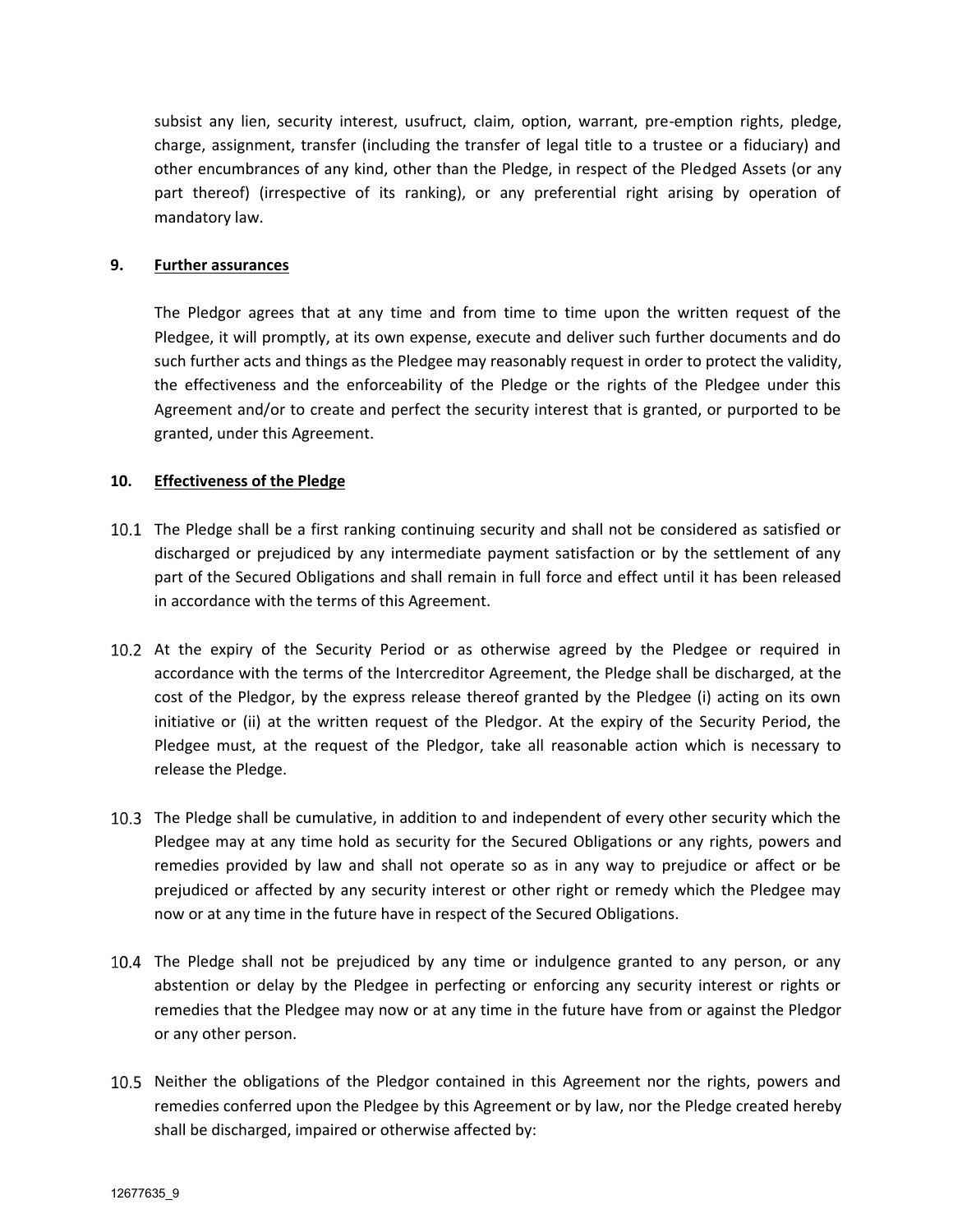- 10.5.1 any amendment to, or any variation, waiver or release (except for a release granted in accordance with this clause) of the Secured Obligations;
- 10.5.2 any failure to take, or to fully take, any security contemplated by the Senior Secured Finance Documents or otherwise agreed to be taken in respect of the Secured Obligations;
- 10.5.3 any failure to realise or to fully realise the value of, or any release, discharge, exchange or substitution of, any security taken in respect of the Secured Obligations;
- 10.5.4 any other act, event or omission which might operate to discharge, impair or otherwise affect any of the obligations of the Pledgor and the Debtor contained in this Agreement, the rights, powers and remedies conferred to the Pledgee under this Agreement, the Pledge or by law; or
- 10.5.5 any other circumstance that might otherwise constitute a defence available to, or a discharge of, any party in respect of the Secured Obligations or this Agreement (other than the payment in full/entirely and definitively of all the Secured Obligations).
- 10.5.6 The Pledgor hereby irrevocably waives any Rights of Recourse it may have. The Pledgor agrees that this waiver is for the sole benefit of the Pledgee and the Pledgee shall be entitled to waive the benefit of such waiver of any Rights of Recourse in writing whereby the relevant Rights of Recourse of the Pledgor shall remain in existence and be reinstated as if never waived, without prejudice to the terms of the Senior Secured Finance Documents.

#### **11. Liability to perform**

- 11.1 It is expressly agreed that, notwithstanding anything to the contrary herein contained, the Pledgor shall remain liable to observe and perform all of the conditions and obligations assumed by it in respect of the Pledged Assets it owns.
- 11.2 The Pledgee shall not be required in any manner to perform or fulfil any obligations of the Pledgor in respect of the Pledged Assets, or to make any payment, or to make any inquiry as to the nature of sufficiency of any payment received, or to present or file any claim or take any other action to collect or enforce the payment of any amount to which it may have been or to which it may be entitled thereunder at any time. More specifically, the Pledgee shall not be liable (save in case of fraud, gross negligence (*faute lourde*) or wilful misconduct (*faute intentionelle*) of the Pledgee) for any failure to collect or realise the Secured Obligations or any collateral security or guarantee therefore, or any part thereof, or for any delay in so doing nor shall the Pledgee be under any obligation to take any action whatsoever with regard thereto.

#### **12. Liability**

12.1 The Pledgee shall not be liable for the loss or misdelivery of, or damage to, the Pledged Assets, howsoever arising, save to the extent that such loss, misdelivery or damage is evidenced by the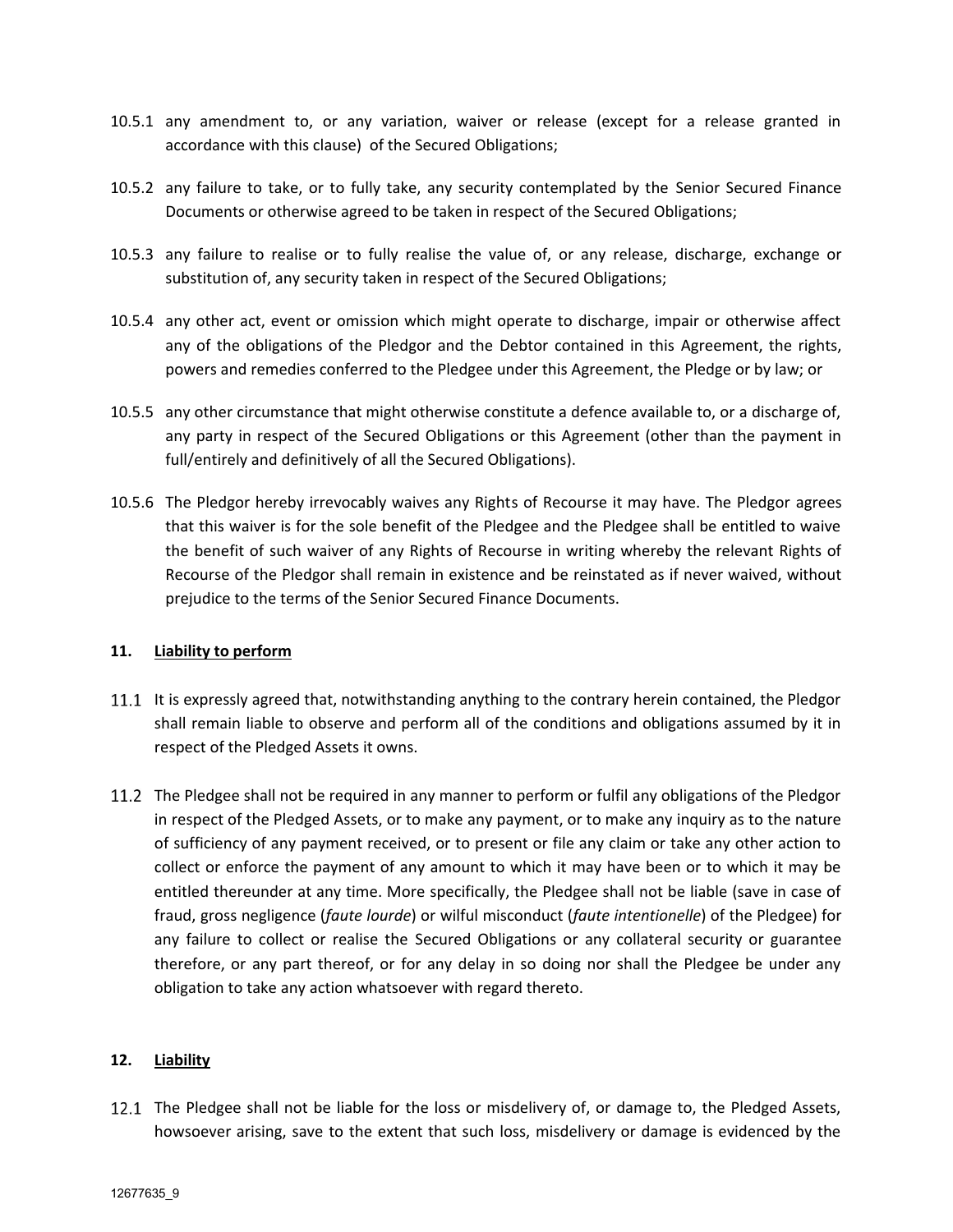Pledgor to have been caused by the fraudulent behaviour, gross negligence (*faute lourde*) or wilful misconduct (*faute intentionnelle*) of the Pledgee or an officer or agent thereof, any joint liability being excluded, and provided that any liability of the Pledgee shall not extend to consequential loss and shall not in any event exceed the value of the Pledged Assets, or the part of the Pledged Assets lost, misdelivered, or damaged.

- 12.2 Neither the Pledgee nor its agents shall be liable by reason of (a) taking any action permitted by this Agreement or (b) any neglect or default in connection with the Pledged Assets or (c) the realisation of all or any part of the Pledged Assets, except in the case of fraud, gross negligence (*faute lourde*) or wilful misconduct (*faute intentionnelle*), any joint liability being excluded.
- 12.3 For the avoidance of doubt, the Pledgee shall not be liable for any loss or damage suffered by the Pledgor or the Debtor in connection with this Agreement, except in respect of such loss or damage which is suffered as a result of fraud, wilful misconduct (*faute intentionnelle*) or gross negligence (*faute lourde*).

### **13. No waiver, cumulative remedies, amendments**

- 13.1 The Pledgee shall not by any act, delay, omission or otherwise be deemed to have waived any of its rights or remedies hereunder and no such waiver shall be valid unless in writing, signed by or on behalf of the Pledgee, and then only to the extent therein set forth. A waiver by or on behalf of the Pledgee of any right or remedy hereunder on any one occasion shall not be construed as a bar to any right or remedy which the Pledgee would otherwise have on any future occasion. The rights and remedies herein provided are cumulative and may be exercised singly or concurrently and are not exclusive of any rights or remedies provided by law.
- 13.2 None of the terms or provisions of this Agreement may be waived, altered, modified or amended except by an instrument in writing, duly executed by or on behalf of the Parties. This Agreement and all obligations of the Pledgor hereunder shall be binding upon the successors in title and assigns of the Pledgor, and shall, together with the rights and remedies of the Pledgee hereunder, inure to the benefit of the Pledgee and the Secured Parties and the respective successors in title and assigns thereof.

#### **14. Assignment, successors of Pledgee**

- 14.1 The Pledgor may not without the prior written consent of the Pledgee assign, novate or otherwise transfer all or any part of its rights or obligations hereunder.
- 14.2 The Pledgee may assign, novate or otherwise transfer all or any of its respective rights or obligations hereunder in accordance with the provisions of the Senior Secured Finance Documents. Any successor in title to, assignee or transferee of the Pledgee (and the Secured Parties) shall be entitled to the full benefits hereof. This Agreement shall remain in effect despite any amalgamation or merger (however effected) relating to the Pledgee or any other Secured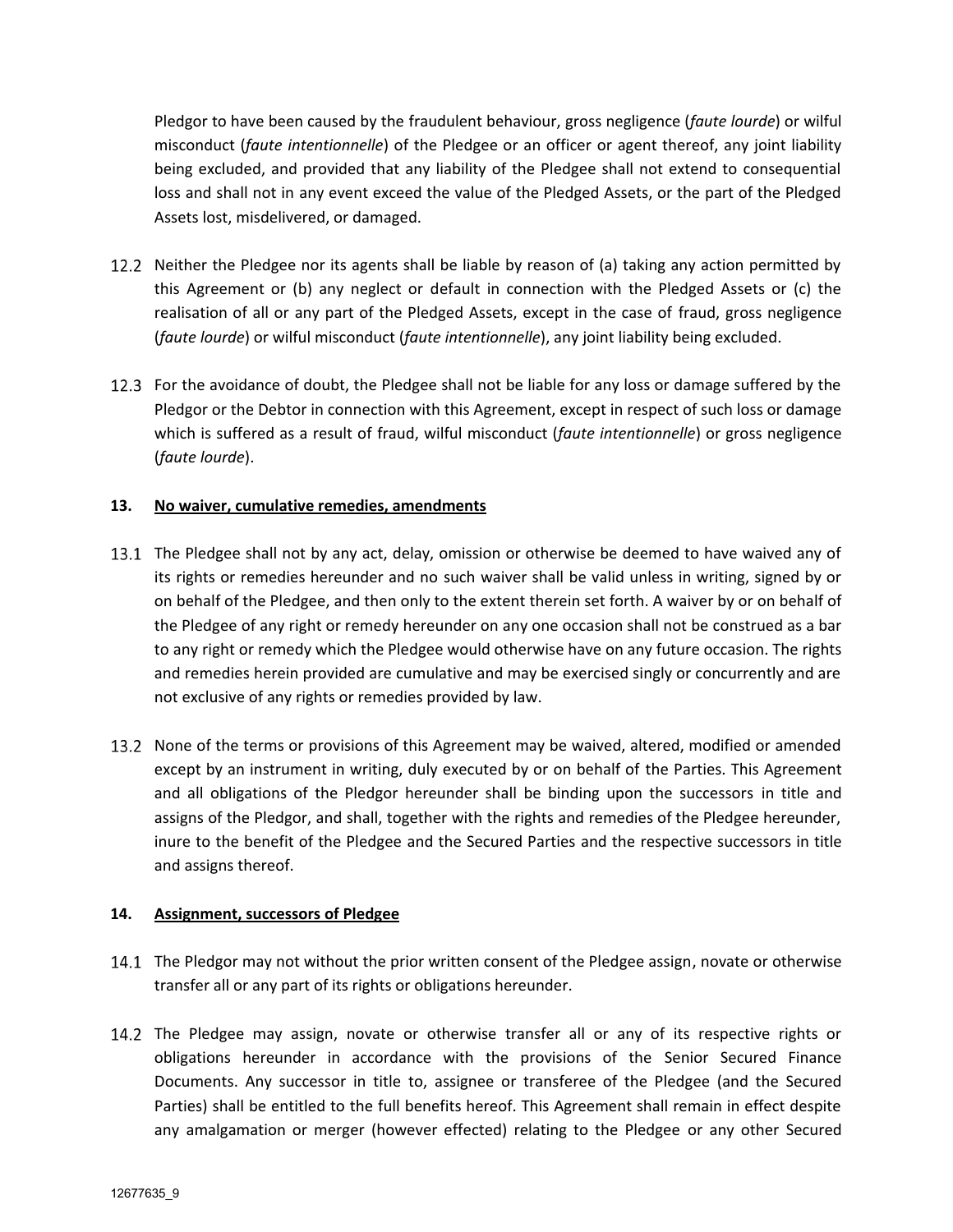Party, and without prejudice to the provisions of the Senior Secured Finance Documents, references to the Pledgee and to the Secured Parties shall be deemed to include any assignee, transferee or successor in title of the Pledgee and the Secured Parties and any person who, under any applicable law, has assumed the rights and obligations of the Pledgee or the Secured Parties (as applicable) hereunder or under the Senior Secured Finance Documents or to which under such laws the same have been transferred or novated or assigned in any manner. Such assignment by the Pledgee shall be enforceable towards the Pledgor and the Debtor pursuant to the provisions of article 1690 of the Luxembourg Civil Code. To the extent a further notification or registration or any other step is required by law to give effect to the above, such further notification or registration shall be made by the Pledgor and the Pledgor hereby gives power of attorney to the Pledgee to make any notifications, or to take any other steps, and undertakes to do so itself if so requested by the Pledgee.

14.3 For the purpose of article 1278 of the Luxembourg Civil Code, to the extent required under applicable law and without prejudice to the provisions in the Senior Secured Finance Documents, the Pledgee hereby expressly reserves, and the Pledgor and the Debtor hereby agree to, the preservation of this Pledge and the security interest created thereunder in case of assignment, novation, amendment or any other transfer of the Secured Obligations or any other rights arising for it under the Senior Secured Finance Documents.

#### **15. Costs and Expenses**

Except as otherwise set out in this Agreement, clause 20 (*Costs and Expenses*) of the Intercreditor Agreement shall apply to this Agreement.

#### **16. Notices**

Any notice, request or other communication required or permitted to be given under this Agreement shall be given in accordance with Clause 23 (*Notices*) of the Intercreditor Agreement.

#### **17. Severability**

If any provision of this Agreement is or becomes prohibited or unenforceable in any respect under the law of any jurisdiction this shall not affect the validity or enforceability of any other provision hereof or affect the validity or enforceability of such other provision in any other competent jurisdiction. The Parties shall endeavour in good-faith negotiations to replace any invalid, illegal or unenforceable provisions with valid provisions the economic effect of which comes as close as possible to that of such invalid, illegal or unenforceable provisions. This Agreement shall, however, thereafter be amended by the parties in such reasonable manner so as to achieve, without illegality the intention of the parties with respect to that severed provision.

#### **18. Counterparts**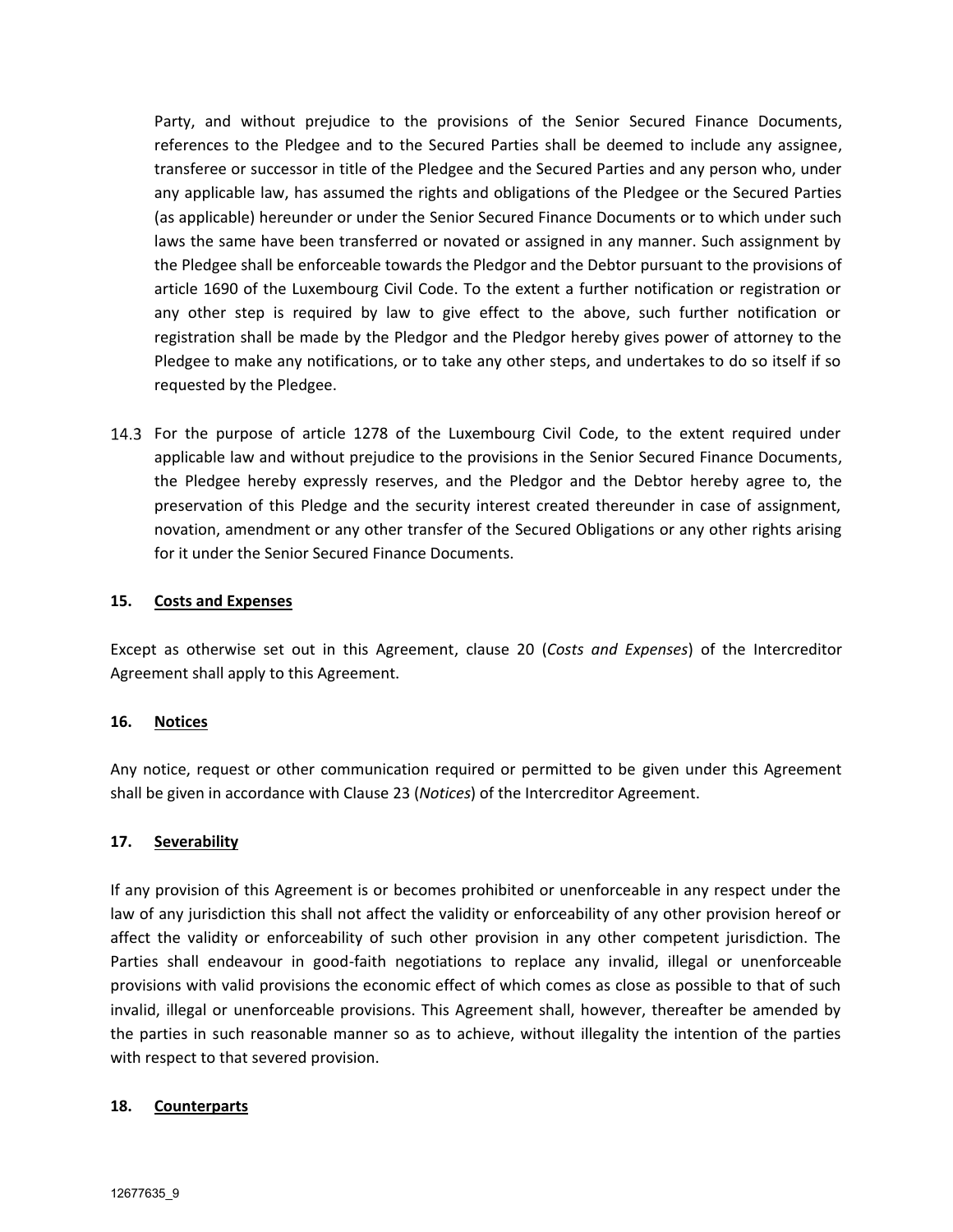This Agreement may be executed in any number of counterparts and this has the same effect as if the signatures on the counterparts were a single copy of this Agreement.

### **19. Governing law and jurisdiction**

- 19.1 This Agreement shall be governed by, and construed in accordance with the laws of Luxembourg.
- 19.2 Any dispute arising in connection with this Agreement shall be submitted to the exclusive jurisdiction of the competent Luxembourg-City courts.

This Agreement is a Senior Secured Finance Document.

The Parties hereto have executed this Agreement in 3 original counterparts, all of which together evidence the same Agreement, on the day and year first written above.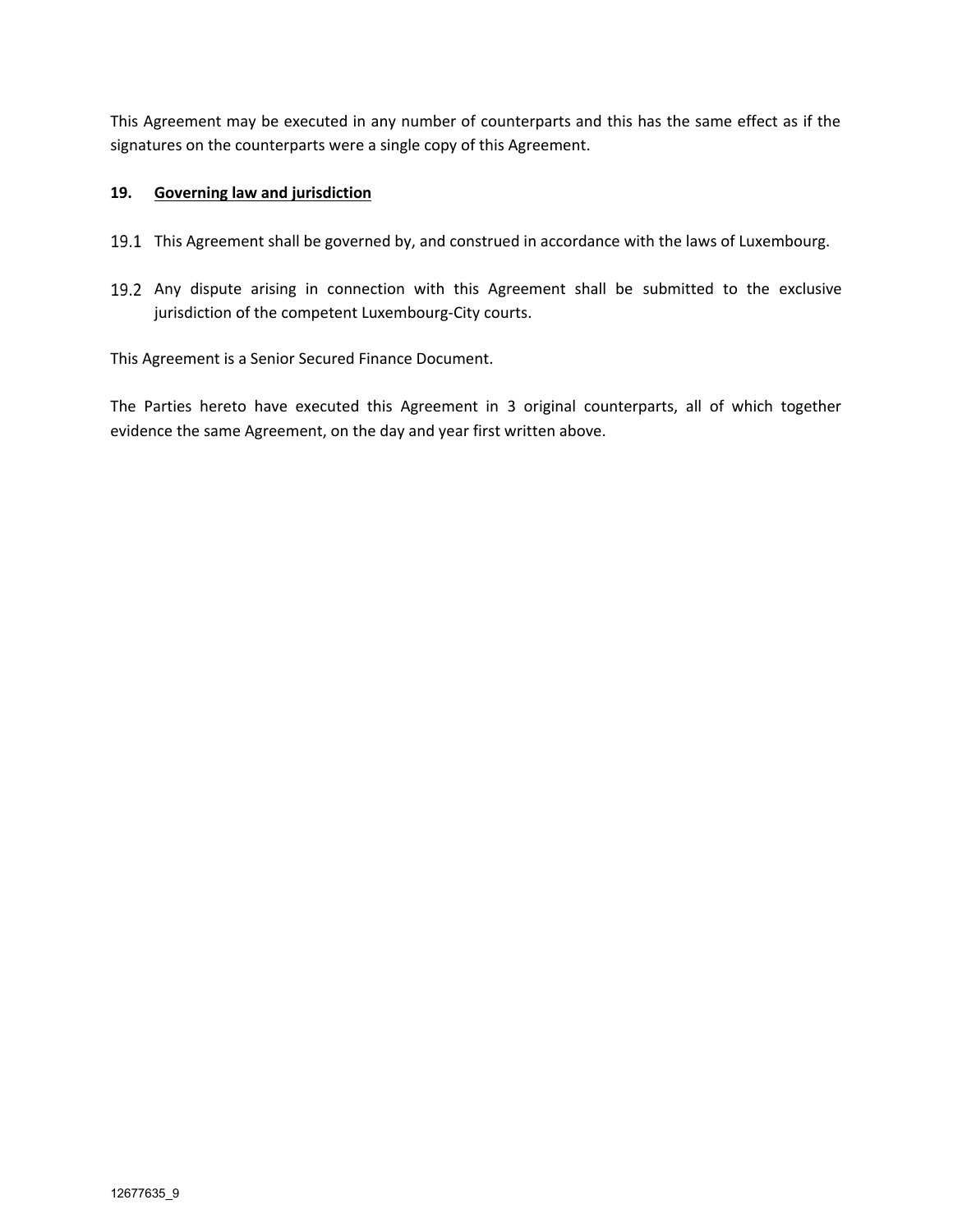# The Pledgor:



## For and on behalf of PVL Assets s.r.o





[Signature page to the Czech Upstream Receivables Pledge Agreement - Project Sunray]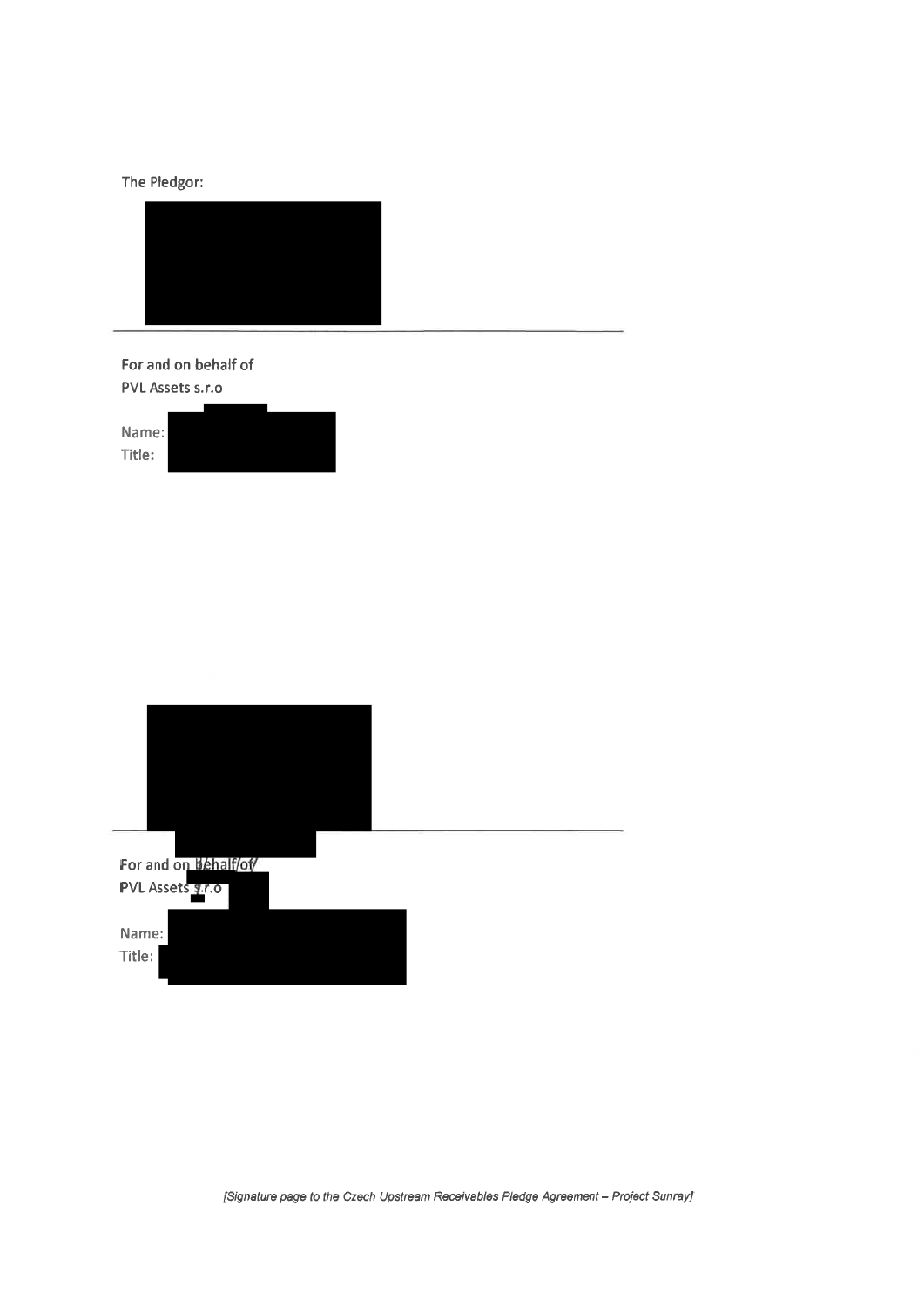The Pledgee:



For and on behalf of ING Bank N.V., London Branch



[Signature page to the Czech Upstream Receivables Pledge Agreement – Project Sunray]